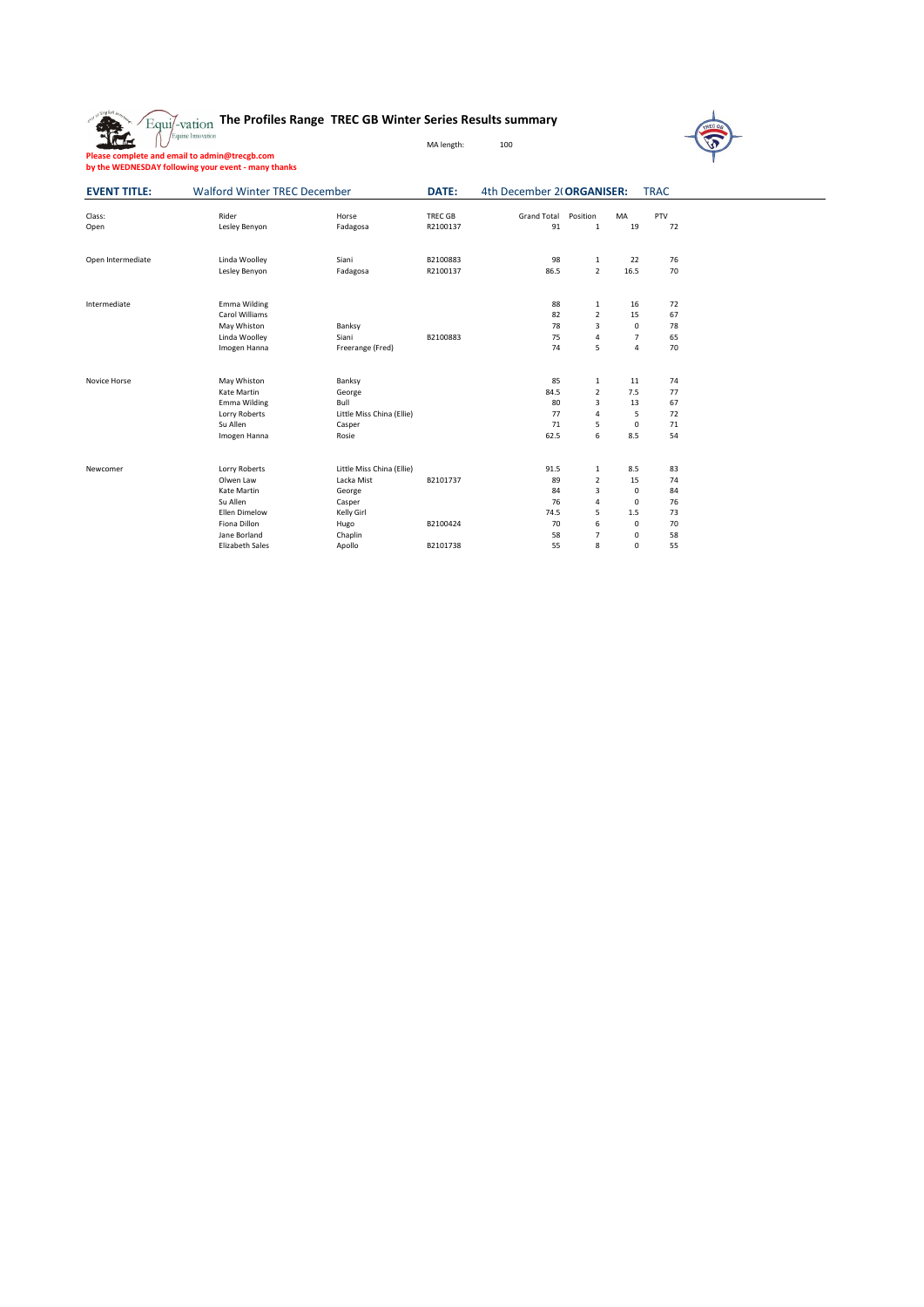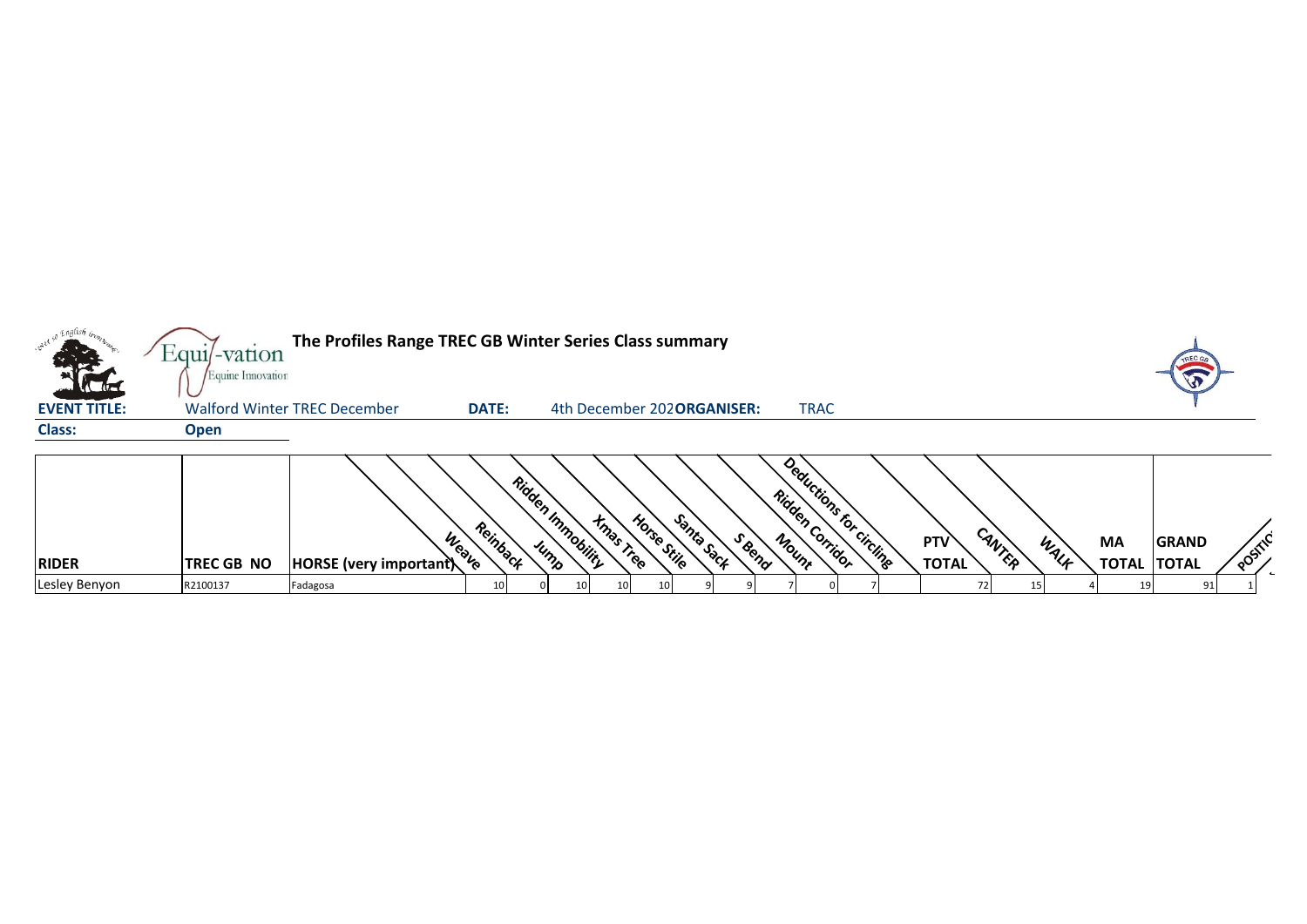|                     | Equi/-vation<br>Equine Innovation | The Profiles Range TREC GB Winter Series Class summary |                 |                                               |                                     |                                            |                     |                |           |                                    |          |
|---------------------|-----------------------------------|--------------------------------------------------------|-----------------|-----------------------------------------------|-------------------------------------|--------------------------------------------|---------------------|----------------|-----------|------------------------------------|----------|
| <b>EVENT TITLE:</b> |                                   | Walford Winter TREC December                           | <b>DATE:</b>    |                                               | 4th December 202 <b>ORGANISER:</b>  | <b>TRAC</b>                                |                     |                |           |                                    |          |
| <b>Class:</b>       | <b>Open Intermediate</b>          |                                                        |                 |                                               |                                     |                                            |                     |                |           |                                    |          |
| <b>RIDER</b>        | <b>TREC GB NO</b>                 | <b>Weave</b><br>HORSE (very important)                 | Reinback        | Ridden Inmobility<br><b>Hmas Tree</b><br>Jump | Santa Sack<br>Horse Stile<br>S Bend | Deductions for circling<br>Ridden Corridor | PTV<br><b>TOTAL</b> | CANTER<br>WALK | <b>MA</b> | <b>GRAND</b><br><b>TOTAL TOTAL</b> | POSITION |
| Linda Woolley       | B2100883                          | Siani                                                  | 10 <sub>l</sub> |                                               | 10                                  |                                            |                     | 76             |           | 98                                 |          |
| Lesley Benyon       | R2100137                          | Fadagosa                                               |                 |                                               | 10                                  |                                            |                     | 70             | 16.5      | 86.5                               |          |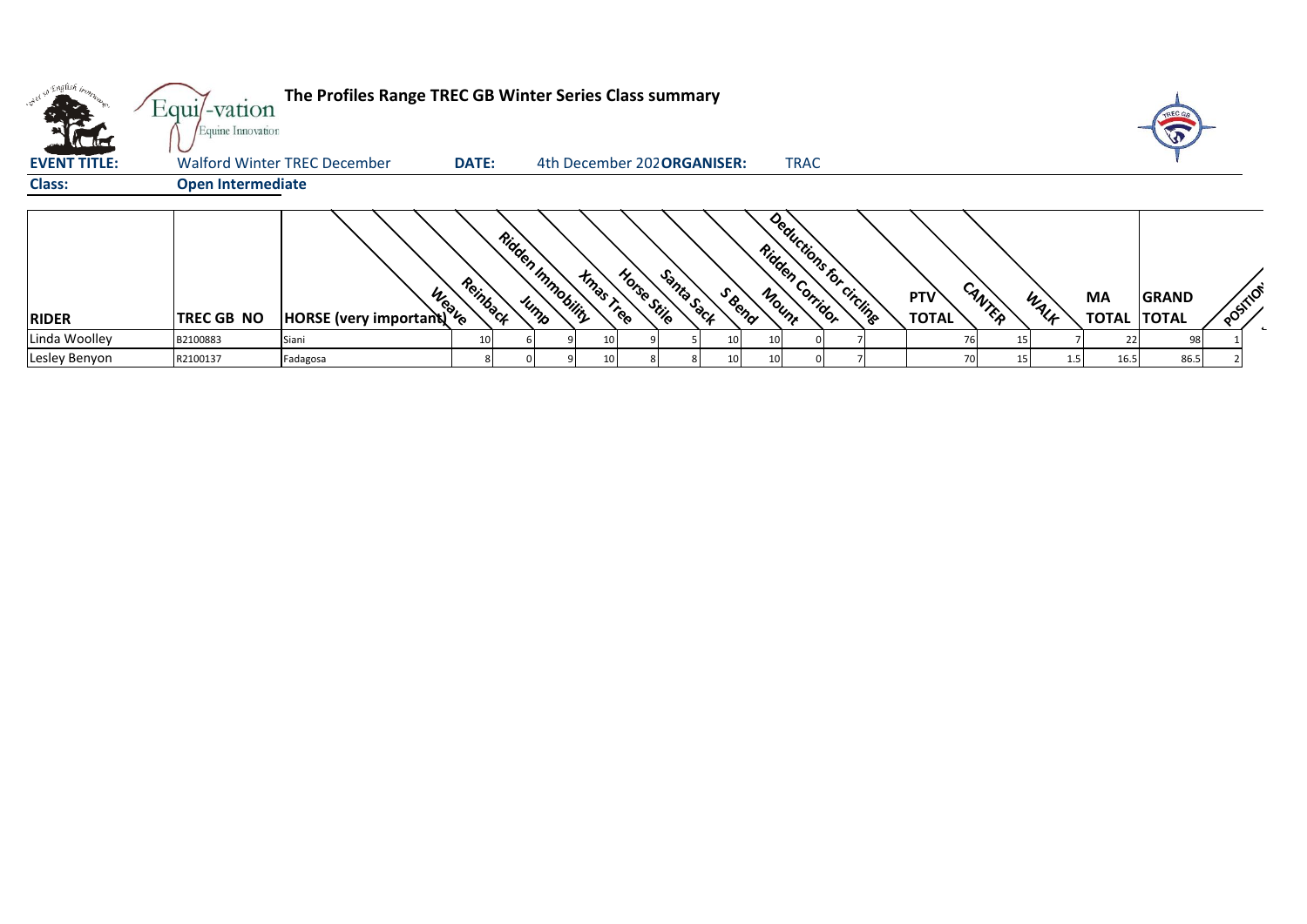| . English <sub>brop.</sub>           | Equi/-vation<br>Equine Innovation | The Profiles Range TREC GB Winter Series Class summary |                 |                           |                  |             |            |                                    |    |                                             |    |                            |        |      |                                 | <b>VI</b>    |          |
|--------------------------------------|-----------------------------------|--------------------------------------------------------|-----------------|---------------------------|------------------|-------------|------------|------------------------------------|----|---------------------------------------------|----|----------------------------|--------|------|---------------------------------|--------------|----------|
| <b>EVENT TITLE:</b><br><b>Class:</b> | Intermediate                      | <b>Walford Winter TREC December</b>                    | <b>DATE:</b>    |                           |                  |             |            | 4th December 202 <b>ORGANISER:</b> |    | <b>TRAC</b>                                 |    |                            |        |      |                                 |              |          |
| <b>RIDER</b>                         | <b>TREC GB NO</b>                 | <b>HORSE</b> (very important)                          | Reinback        | Ridden Inmobility<br>Jump | <b>Xmas Tree</b> | Horse Stile | Santa Sack | SBend                              |    | Deductions for circlinge<br>Ridden Corridor |    | <b>PTV</b><br><b>TOTAL</b> | CANTER | WALK | <b>MA</b><br><b>TOTAL TOTAL</b> | <b>GRAND</b> | POSITION |
| Emma Wilding                         |                                   |                                                        | 10 <sup>1</sup> |                           |                  |             |            |                                    |    |                                             | 10 | 72                         | 10.5   | 5.5  |                                 | 88           |          |
| Carol Williams                       |                                   |                                                        | 10              |                           | 10 <sup>1</sup>  |             |            |                                    |    |                                             |    | 67                         | 13     |      |                                 | 82           |          |
| May Whiston                          |                                   | Banksy                                                 | 10 <sup>1</sup> |                           | 10 <sup>1</sup>  |             |            |                                    |    |                                             | 10 | 78                         |        |      |                                 | 78           |          |
| Linda Woolley                        | B2100883                          | Siani                                                  | 10              |                           |                  |             |            |                                    | 10 |                                             |    | 68                         |        |      |                                 | 75           |          |
| Imogen Hanna                         |                                   | Freerange (Fred)                                       | 10 <sup>1</sup> |                           | 10 <sup>1</sup>  |             |            |                                    | 10 |                                             |    | 70                         |        |      |                                 | 74           |          |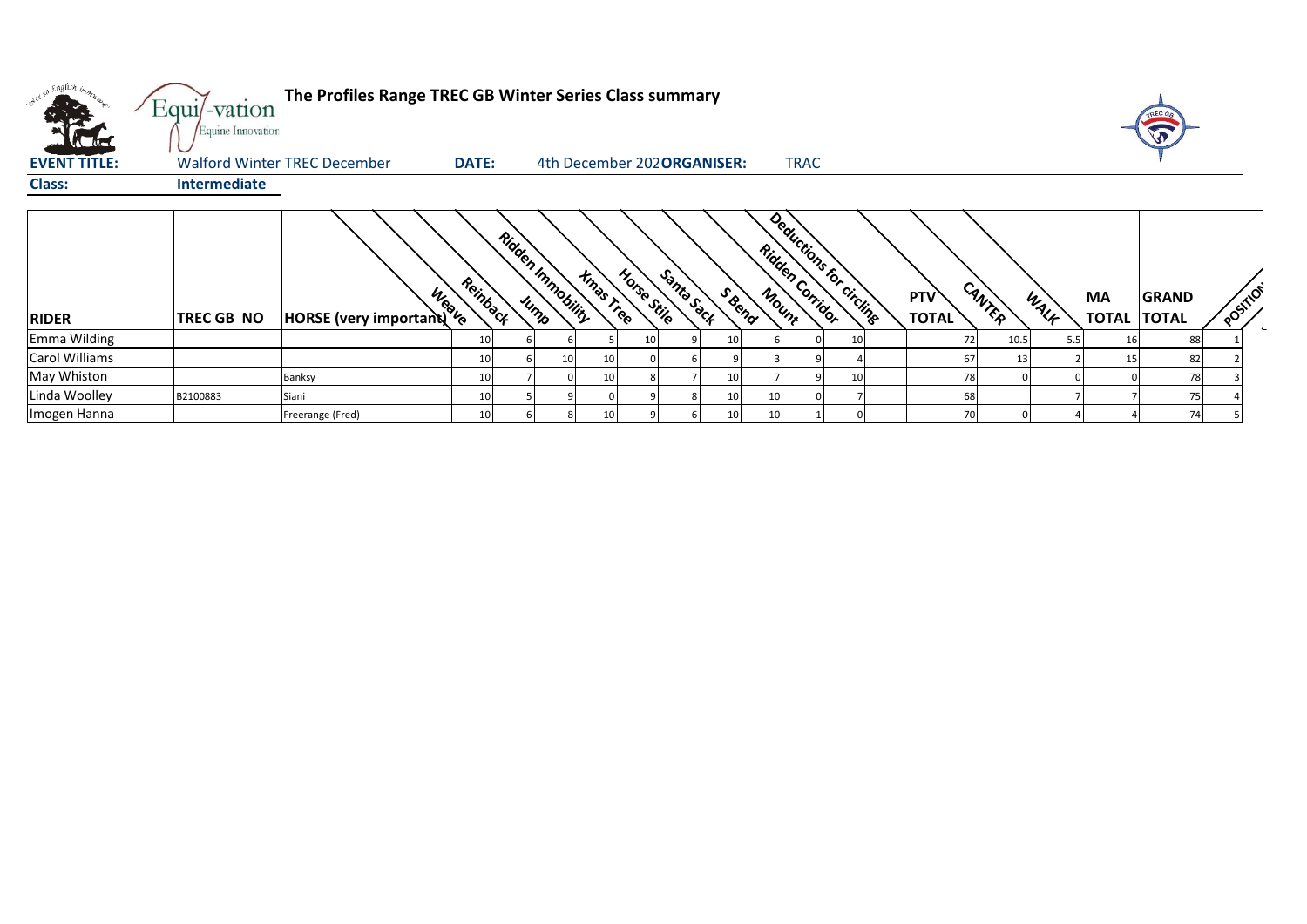|                     | Equi/-vation        | The Profiles Range TREC GB Winter Series Class summary |                  |                 |       |                             |                 |                           |           |                 |                          |                            |        |      |                          |       |          |  |
|---------------------|---------------------|--------------------------------------------------------|------------------|-----------------|-------|-----------------------------|-----------------|---------------------------|-----------|-----------------|--------------------------|----------------------------|--------|------|--------------------------|-------|----------|--|
|                     | Equine Innovation   |                                                        |                  |                 |       |                             |                 |                           |           |                 |                          |                            |        |      |                          | W     |          |  |
| <b>EVENT TITLE:</b> |                     | <b>Walford Winter TREC December</b>                    | <b>DATE:</b>     |                 |       | 4th December 202 ORGANISER: |                 |                           |           | <b>TRAC</b>     |                          |                            |        |      |                          |       |          |  |
| <b>Class:</b>       | <b>Novice Horse</b> |                                                        |                  |                 |       |                             |                 |                           |           |                 |                          |                            |        |      |                          |       |          |  |
| <b>RIDER</b>        | <b>TREC GB NO</b>   | Leaf Samta Sact<br><b>HORSE</b> (very important)       | Mount from Block | Ridden Corridor | Weave | Reinback                    |                 | Ridden Inmobility<br>Jump | Neck Rein |                 | Deductions for circlinge | <b>PTV</b><br><b>TOTAL</b> | CANTER | WALK | МA<br><b>TOTAL TOTAL</b> | GRAND | POSITION |  |
| May Whiston         |                     | Banksy                                                 | 10               |                 |       | 10                          |                 |                           | 10        | 8               |                          | 74                         | 11     |      | 11                       | 85    |          |  |
| Kate Martin         |                     | George                                                 | 10               |                 |       | 10                          |                 |                           | 10        | 10              |                          | 77                         | 7.5    |      | 7.5                      | 84.5  |          |  |
| Emma Wilding        |                     | Bull                                                   | 10               |                 |       | 10                          | 10 <sub>l</sub> | 10                        |           |                 |                          | 67                         | 7.5    | 5.5  | 13                       | 80    |          |  |
| Lorry Roberts       |                     | Little Miss China (Ellie)                              |                  |                 |       | 10                          |                 |                           |           | 10 <sub>1</sub> |                          |                            |        |      |                          | 77    |          |  |
| Su Allen            |                     | Casper                                                 |                  |                 |       | <b>10</b>                   | 10              |                           |           |                 |                          | 71                         |        |      |                          | 71    |          |  |
|                     |                     |                                                        |                  |                 |       |                             |                 |                           |           |                 |                          |                            |        |      |                          |       |          |  |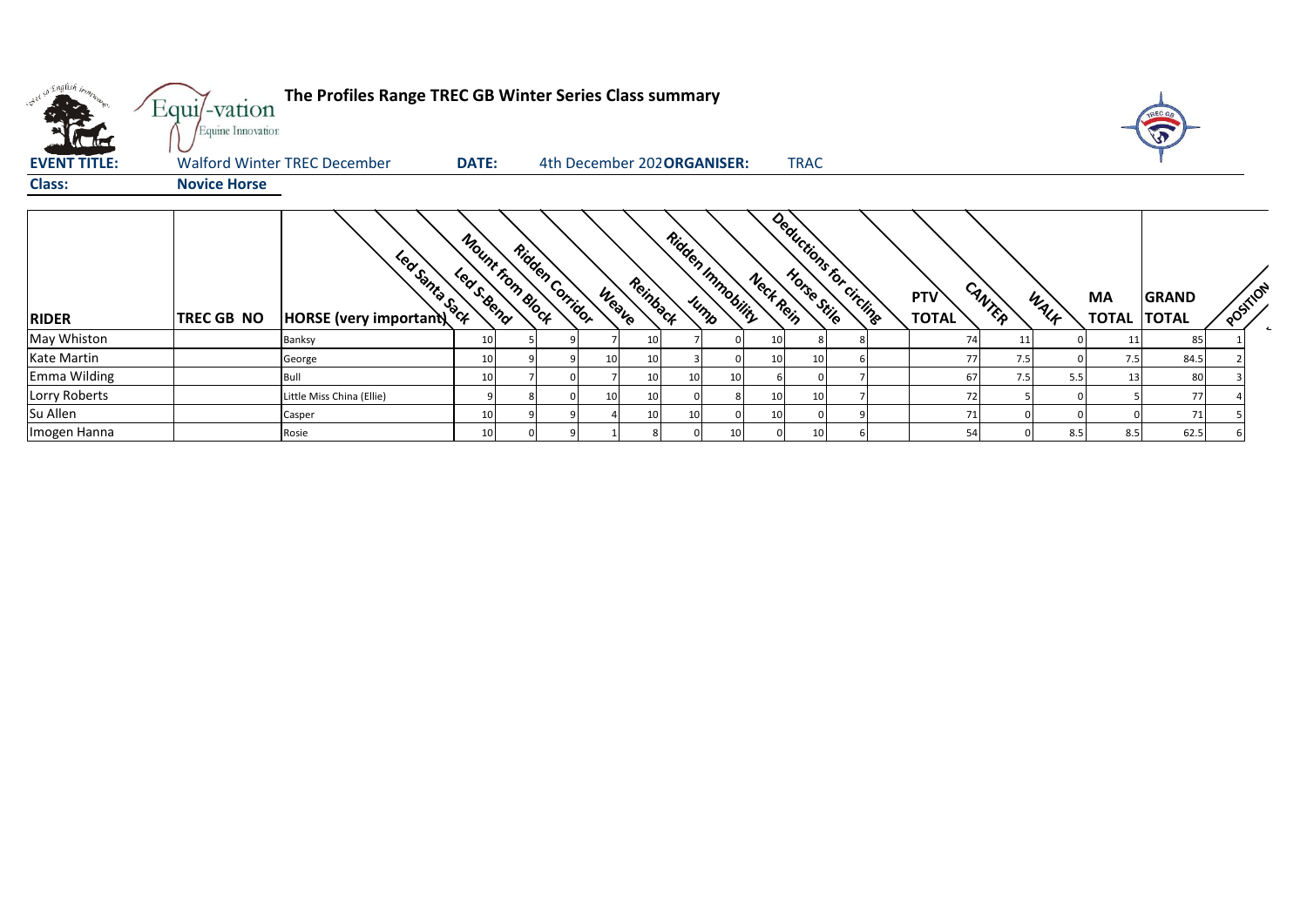| over 50 English bronze. | Equi/-vation<br>Equine Innovation | The Profiles Range TREC GB Winter Series Class summary |                                |                            |                   |              |                                  |           |             |                          |                     |    |        |      |                          |              |          |        |
|-------------------------|-----------------------------------|--------------------------------------------------------|--------------------------------|----------------------------|-------------------|--------------|----------------------------------|-----------|-------------|--------------------------|---------------------|----|--------|------|--------------------------|--------------|----------|--------|
| <b>EVENT TITLE:</b>     |                                   | <b>Walford Winter TREC December</b>                    | <b>DATE:</b>                   | 4th December 202ORGANISER: |                   |              |                                  |           | <b>TRAC</b> |                          |                     |    |        |      |                          |              |          |        |
| <b>Class:</b>           | <b>Newcomer</b>                   |                                                        |                                |                            |                   |              |                                  |           |             |                          |                     |    |        |      |                          |              |          |        |
| <b>RIDER</b>            | TREC GB NO                        | Led Santa Sack<br><b>HORSE</b> (very important)        | Mount from Block<br>Least Bend | <b>Ridden Corridor</b>     | Reinback<br>Weave |              | <b>Ridden Inmobility</b><br>Jump | Neck Rein |             | Deductions for circlings | PTV<br><b>TOTAL</b> |    | CANTER | WALF | MA<br><b>TOTAL TOTAL</b> | <b>GRAND</b> | POSTILON | $\sim$ |
| Lorry Roberts           |                                   | Little Miss China (Ellie)                              | 10                             |                            | 10                | 10           |                                  |           | 10          |                          |                     | 83 |        | 6.5  | 8.5                      | 91.5         |          |        |
| Olwen Law               | B2101737                          | Lacka Mist                                             | 10                             |                            |                   |              |                                  |           | 10          |                          |                     | 74 | 15     |      | 15                       | 89           |          |        |
| Kate Martin             |                                   | George                                                 | 10                             |                            | 10                |              |                                  | 10        |             |                          |                     | 84 |        |      |                          | 84           |          |        |
| Su Allen                |                                   | Casper                                                 |                                |                            |                   |              |                                  | 10        |             |                          |                     | 76 |        |      |                          | 76           |          |        |
| Ellen Dimelow           |                                   | Kelly Girl                                             |                                | 10                         | 10                | $\mathbf{1}$ |                                  | 10        |             |                          |                     | 73 | 1.5    |      | 1.5                      | 74.5         |          |        |
| Fiona Dillon            | B2100424                          | Hugo                                                   |                                |                            |                   |              |                                  | 10        | 10          |                          |                     | 70 |        |      |                          | 70           |          |        |
| Jane Borland            |                                   | Chaplin                                                | 10                             |                            |                   |              |                                  | 10        |             |                          |                     | 58 |        |      |                          | 58           |          |        |
| <b>Elizabeth Sales</b>  | B2101738                          | Apollo                                                 | 10                             |                            | 10 <sup>1</sup>   |              |                                  |           |             |                          |                     | 55 |        |      |                          | 55           |          |        |